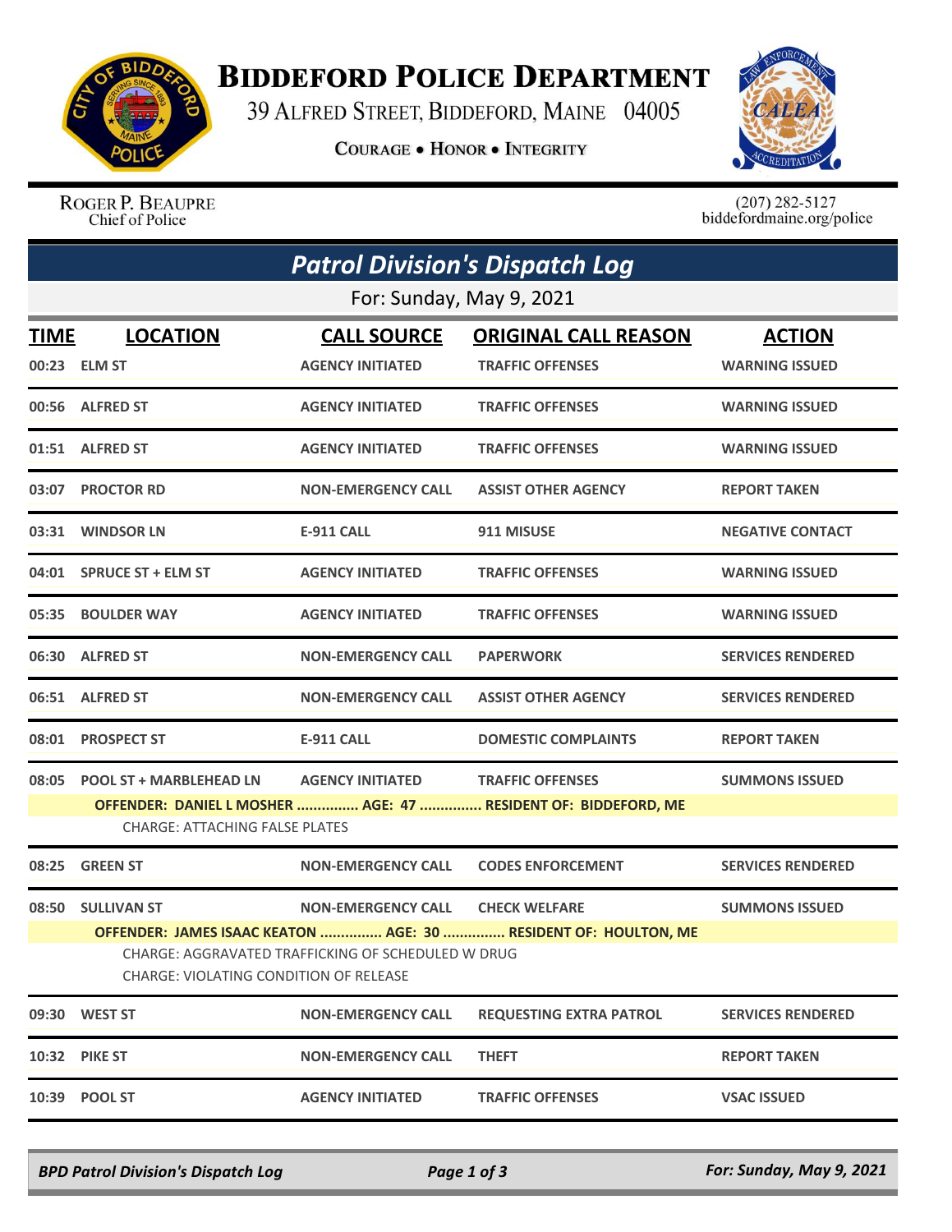| <b>TIME</b><br>11:00 | <b>LOCATION</b><br><b>FORTUNES ROCKS RD</b> | <b>CALL SOURCE</b><br><b>AGENCY INITIATED</b> | <b>ORIGINAL CALL REASON</b><br><b>TRAFFIC OFFENSES</b> | <b>ACTION</b><br><b>WARNING ISSUED</b> |
|----------------------|---------------------------------------------|-----------------------------------------------|--------------------------------------------------------|----------------------------------------|
| 11:01                | <b>HILLSIDE AVE + PROSPECT ST</b>           | <b>NON-EMERGENCY CALL</b>                     | <b>PARKING COMPLAINT</b>                               | <b>PARKING TICKET ISSUED</b>           |
|                      | 11:03 ALFRED ST                             | <b>E-911 CALL</b>                             | 911 MISUSE                                             | <b>NO ACTION REQUIRED</b>              |
| 11:08                | <b>FORTUNES ROCKS RD</b>                    | <b>AGENCY INITIATED</b>                       | <b>TRAFFIC OFFENSES</b>                                | <b>VSAC ISSUED</b>                     |
| 12:01                | <b>PROSPECT ST</b>                          | E-911 CALL                                    | 911 MISUSE                                             | <b>SERVICES RENDERED</b>               |
|                      | 12:15 GUINEA RD                             | <b>AGENCY INITIATED</b>                       | <b>TRAFFIC OFFENSES</b>                                | <b>WARNING ISSUED</b>                  |
| 12:15                | <b>ROBERTS ST</b>                           | <b>NON-EMERGENCY CALL</b>                     | <b>CIVIL COMPLAINT</b>                                 | <b>SERVICES RENDERED</b>               |
|                      | 12:17 ARROWWOOD DR                          | <b>E-911 CALL</b>                             | 911 MISUSE                                             | <b>SERVICES RENDERED</b>               |
| 12:26                | <b>GUINEA RD</b>                            | <b>AGENCY INITIATED</b>                       | <b>TRAFFIC OFFENSES</b>                                | <b>WARNING ISSUED</b>                  |
|                      | 12:38 WEST ST                               | <b>AGENCY INITIATED</b>                       | <b>TRAFFIC OFFENSES</b>                                | <b>WARNING ISSUED</b>                  |
|                      | 12:45 WEST ST                               | <b>AGENCY INITIATED</b>                       | <b>TRAFFIC OFFENSES</b>                                | <b>WARNING ISSUED</b>                  |
| 13:06                | <b>POOL ST</b>                              | <b>AGENCY INITIATED</b>                       | <b>TRAFFIC OFFENSES</b>                                | <b>WARNING ISSUED</b>                  |
|                      | 13:14 POOL ST                               | <b>AGENCY INITIATED</b>                       | <b>TRAFFIC OFFENSES</b>                                | <b>WARNING ISSUED</b>                  |
|                      | 13:18 WEST ST                               | <b>E-911 CALL</b>                             | 911 MISUSE                                             | <b>NEGATIVE CONTACT</b>                |
| 13:26                | <b>POOL ST</b>                              | <b>AGENCY INITIATED</b>                       | <b>TRAFFIC OFFENSES</b>                                | <b>VSAC ISSUED</b>                     |
| 13:33                | <b>GODBOUT WAY</b>                          | <b>E-911 CALL</b>                             | 911 MISUSE                                             | <b>NEGATIVE CONTACT</b>                |
|                      | 14:47 ALFRED ST                             | <b>NON-EMERGENCY CALL</b>                     | <b>ROAD HAZARD</b>                                     | <b>SERVICES RENDERED</b>               |
|                      | 15:21 ELM ST                                | <b>AGENCY INITIATED</b>                       | <b>DISABLED VEHICLE</b>                                | <b>SERVICES RENDERED</b>               |
|                      | 15:43 ALFRED ST                             | <b>AGENCY INITIATED</b>                       | <b>DISABLED VEHICLE</b>                                | <b>SERVICES RENDERED</b>               |
|                      | <b>15:46 HILL ST</b>                        | <b>AGENCY INITIATED</b>                       | <b>DRUG</b>                                            | <b>REPORT TAKEN</b>                    |
|                      | 15:48 WEST ST + CAPE VIEW DR                | <b>E-911 CALL</b>                             | 911 MISUSE                                             | <b>NO ACTION REQUIRED</b>              |
|                      | 16:33 MAIN ST + HORRIGAN CT                 | <b>NON-EMERGENCY CALL</b>                     | <b>JUVENILE OFFENSES</b>                               | <b>NEGATIVE CONTACT</b>                |
|                      | 16:35 CLEAVES ST                            | <b>NON-EMERGENCY CALL</b>                     | <b>SUSPICION</b>                                       | <b>REPORT TAKEN</b>                    |
|                      | 17:57 ALFRED ST + WASHINGTON ST             | <b>AGENCY INITIATED</b>                       | <b>TRAFFIC OFFENSES</b>                                | <b>WARNING ISSUED</b>                  |
|                      | <b>18:05 WEST ST</b>                        | <b>AGENCY INITIATED</b>                       | <b>TRAFFIC OFFENSES</b>                                | <b>WARNING ISSUED</b>                  |
|                      | 18:27 SOUTH ST                              | E-911 CALL                                    | 911 MISUSE                                             | <b>SERVICES RENDERED</b>               |
|                      |                                             |                                               |                                                        |                                        |

*BPD Patrol Division's Dispatch Log Page 2 of 3 For: Sunday, May 9, 2021*